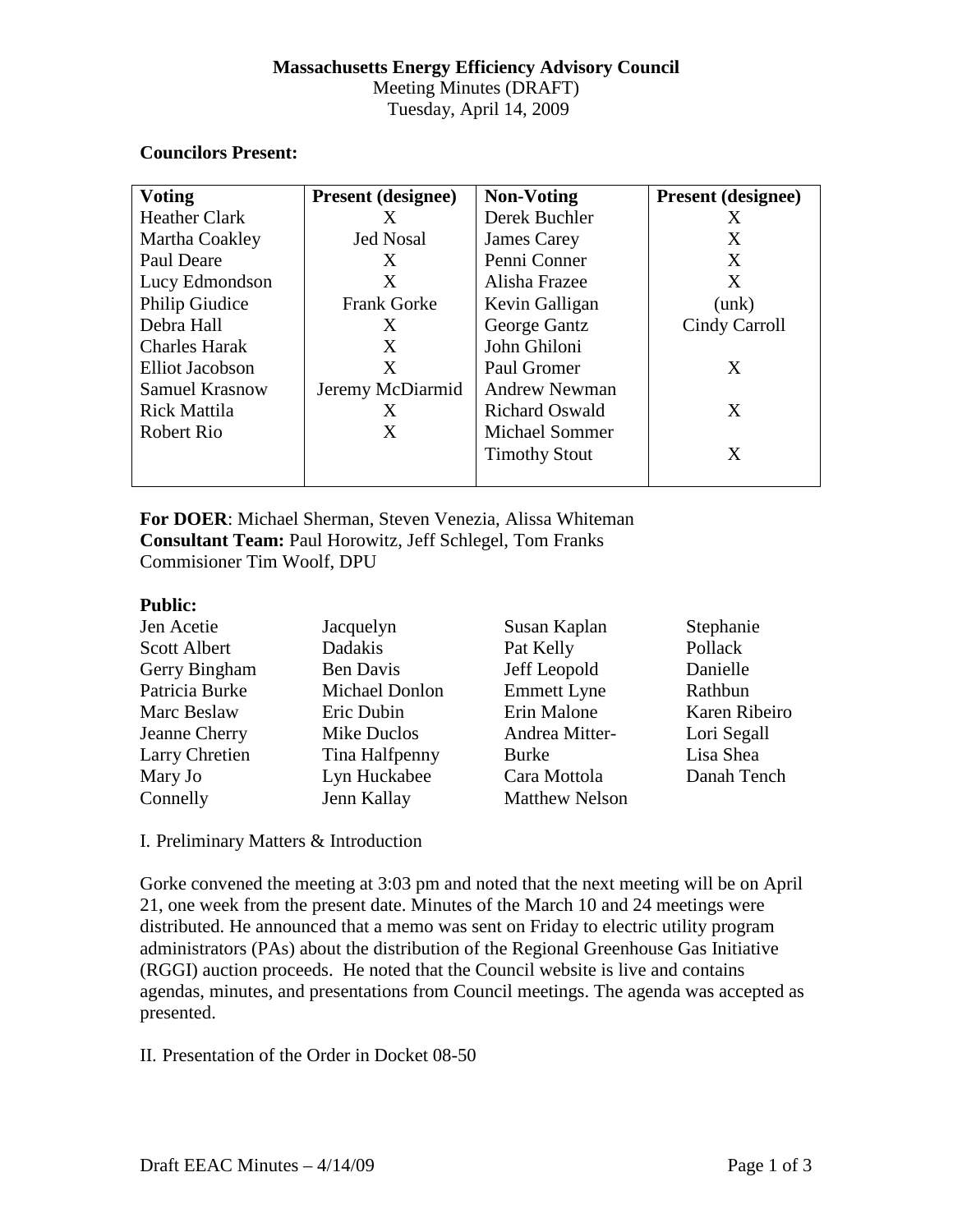Commissioner Woolf presented an overview of the order in Docket # 08-50A. The docket was opened with the intent of assuring that the DPU reviews matters before it in a means consistent with the requirements of the Green Communities Act (GCA). The DPU determined that the Total Resource Cost test (TRC) is the appropriate measure for costeffectiveness. It also developed a set of principles for reviewing shareholder incentive mechanisms that may the Council and PAs are enabled to propose under the GCA. He also described the DPU's approach to evaluating bill and rate impacts, noting that comprehensive and long-term analysis is appropriate. Council members asked questions about the degree to which environmental costs are incorporated and the impact of EE on wholesale prices.

## III. Environmental Benefits

Schlegel presented on the environmental costs included in the avoided cost calculation. The order specifies that these are the costs of compliance with environmental requirements, either existing or reasonably foreseeable. It is anticipated that the Council and the PAs will provide estimates based on the regional avoided cost study for DPU review. Participants discussed the possibility of review in a generic docket.

## IV. Rate and Bill Impacts

Schlegel noted that the intent of this presentation is to provide a conceptual overview and that the consultant team will provide estimates at later time. The analysis will be based on a stream of savings and costs of program year measures over time, for the entire customer base and disaggregated by class. It will display the impacts in absolute and proportional terms, and will not include the RGGI or FCM values. It will show the impact on distribution and bill totals. The next step will be a Council-sponsored working group as part of integrated iterative analysis with a goal of having a product before the Council by mid-May. Gorke asked those interested in participating in this working group to contact him and anticipated preparing a proposal for consideration in a few days.

V. Three-year plan schedule template.

Representatives of DOER and the Program Administrators described the process of plan development, noting that it has been an intensive process of close cooperation between the parties involved over the last four months. There are multiple groups working on parallel tracks. The PAs have been working with the consultant team and striving to assimilate recommendations from the Council in their efforts. The focus needs to be to develop consensus among the PAs to meet the April  $30<sup>th</sup>$  filing deadline.

Schlegel raised the issues of a process and schedule for the Council between May 1 and July 29. He said that the consultants will develop a proposal for review at the next meeting. He raised the issue of meeting on May  $5<sup>th</sup>$  and proposed that there be working sessions with presentations from PAs on the filed plans. The schedule will be discussed at the April 21 meeting.